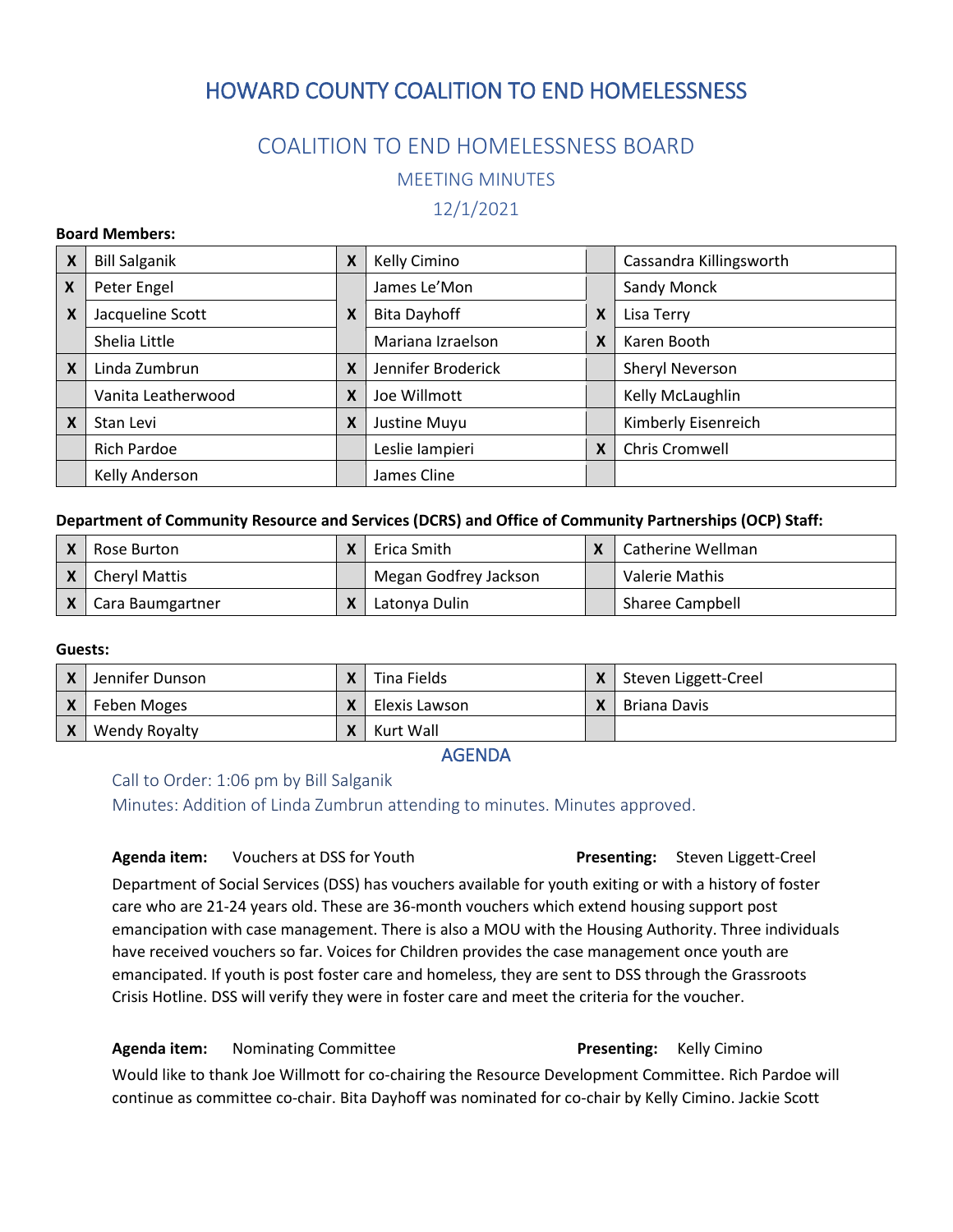# HOWARD COUNTY COALITION TO END HOMELESSNESS

motioned, Jennifer Broderick seconded, all approved with no objections or abstentions. Bita Dayhoff was approved as co-chair of the Resource Development Committee.

## **Agenda item:** Point in Time (PIT) Count Update **Presenting:** Rose Burton

PIT committee is working steadily. Required by HUD to do the street count this year. FY22 more COVID-19 safe so will do a regular street count. Date for the PIT is January  $26<sup>th</sup>$ , inclement weather day is January 27<sup>th</sup>. There will be a small day shift made of targeted staff that work in homelessness. 5 pm will have a WebEx rally to kick off the event. 7 pm at Patuxent Woods building to grab and go supplies and start the evening count. Everything should be returned to Patuxent Woods at the end of night. Teams will be one law enforcement office, one social worker and one community advocate. Signup Genius will be emailed to the board soon.

Training for volunteers will be over WebEx. Training from officers and case workers, then human trafficking prevention information, Health Department training on how to use Narcan. Need more connections with the faith community. There are homeless people that are supported by faith community that don't touch the homeless response system. They need to be counted and connected to the system for additional help. Working with school system for surveys. Would like to connect with DSS for more surveys to people they are serving. Looking for people with lived experience to provide input, especially youth.

**Agenda item:** Homeless Persons' Memorial Day **Presenting:** Jennifer Broderick Homeless Persons' Memorial Day will be December 21<sup>st</sup> at the Owen Brown Interfaith Center. Remembering people lost in the last year who were homeless or had a history of homelessness. Virtual and in-person attendance available. Will send EventBright sign up for in-person. Zoom link will be sent for virtual attendance.

**Agenda item:** Homelessness Response System Update **Presenting:** Latonya Dulin Office of Community Partnerships (OCP) has two remaining HSP grants to monitor before the end of the year.HUD NOFO was a renewal for already funded agencies. NOFO application was submitted November 15<sup>th</sup>. Committee members reviewed applications and results were posted publicly.

## **Agenda item:** Benchmarks **Presenting:** Bill Salganik and Catherine Wellman

System Performance committee took over benchmarks from the HMIS committee. Benchmarks are data used to see if the system is meeting its goals. Benchmarks must have a measure and a goal. They are used to make decisions about program needs and allocations of funds. Required by HUD and State and are recommended in The Path Home and National Alliance to End Homelessness (NAEH) assessment. Need to know if homelessness is: rare, brief and non-recurring. If goals are not met, it's the system's job to figure out why and act to correct.

Benchmark date was presented in a dashboard to the Board. The dashboard was emailed to the board after the meeting. A discussion of methodology and use of data followed.

Four Goals from The Path Home shown on the dashboard:

1. Ensure that there are no new or repeat episodes of homelessness in Howard County